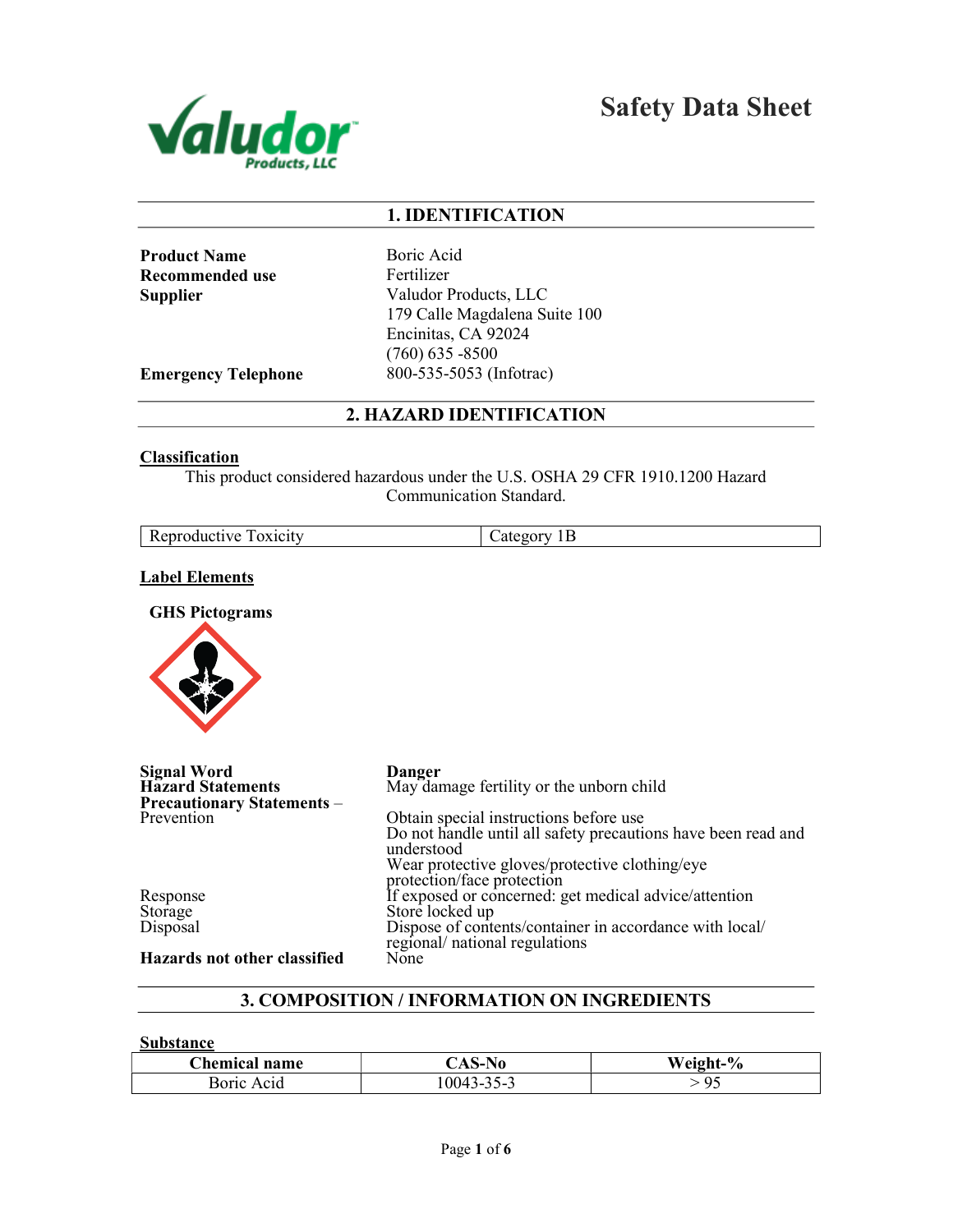# 4. FIRST-AID MEASURES

## First Aid Measures

| <b>Eye Contact</b>  | Immediately rinse with plenty of water. Remove contact<br>lenses, if present and easy to do so. Keep eye wide open<br>while rinsing. Continue rinsing for 15 minutes. Call a doctor/<br>physician if irritation persists |
|---------------------|--------------------------------------------------------------------------------------------------------------------------------------------------------------------------------------------------------------------------|
| <b>Skin Contact</b> | Wash off immediately with plenty of water. Remove all<br>contaminated clothes and shoes. If skin irritation persists,<br>call a doctor/physician                                                                         |
| <b>Inhalation</b>   | Remove to fresh air. If not breathing, give artificial<br>respiration. Get medical attention.                                                                                                                            |
| Ingestion           | Do not induce vomiting without medical advice. Rinse<br>mouth with water. Never give anything by mouth to an<br>unconscious person. If symptoms persist, call a physician                                                |

## Most important symptoms/effects, acute and delayed

| <b>Symptoms</b> | No information available |
|-----------------|--------------------------|
|-----------------|--------------------------|

# 5. FIRE-FIGHTING MEASURES

Suitable extinguishing Media Use any means suitable for extinguishing surrounding fire.

## Specific Hazards Arising from the chemical

Hazardous combustion products Thermal decomposition can lead to the release of irritation or toxic gases and vapors

## Protective equipment and precautions for fire-fighters

As in any fire, wear self-contained breathing apparatus pressure-demand, MSHA/NIOSH (approved or equivalent) and full protective gear.

# 6. ACCIDENTAL RELEASE MEASURES

#### Personal precautions, protective equipment, and emergency procedures

**Personal precautions** Avoid contact with eyes, skin and clothing. Avoid breathing vapors or mists. Use personal protection recommended in Section 8. Ensure adequate ventilation.

#### Methods and materials for containment and cleanup

| <b>Methods for clean-up</b>      | Sweep or vacuum up and place in an appropriate closed |  |
|----------------------------------|-------------------------------------------------------|--|
|                                  | container. Keep unauthorized personnel away. Avoid    |  |
|                                  | generating dust.                                      |  |
| <b>Environmental Precautions</b> | Prevent entry into waterways or sewers                |  |

## 7. HANDLING AND STORAGE

## Precautions for safe handling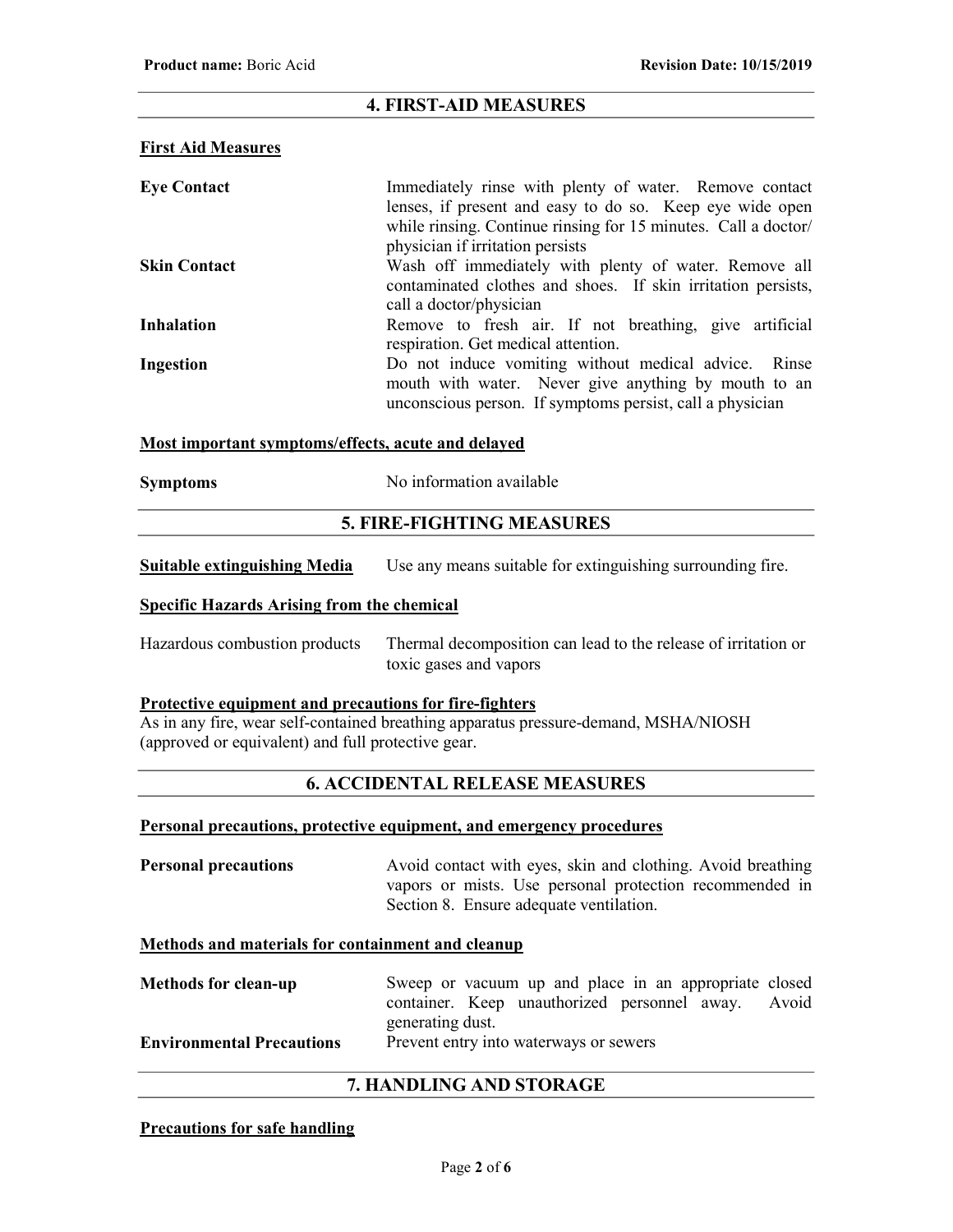Obtain special instructions before use. Ensure adequate ventilation. Avoid contact with eye, skin and clothing. Do not breathe dust. Use personal protection recommended in section 8. Wash thoroughly after handling. Wash contaminated clothing before reuse. Do not eat, drink or smoke when using this product. Wash before breaks and at the end of the workday. Clean equipment and work area regularly.

# Conditions for safe storage, including any incompatibilities

Store in a cool/low-temperature, well-ventilated, dry place. Keep containers closed and labeled when not in use.

# 8. EXPOSURE CONTROLS / PERSONAL PROTECTION

## Exposure Guidelines

This product does not contain any hazardous materials with occupational exposure limits established by the regional specific regulatory bodies

# Appropriate engineering controls

Ensure adequate ventilation, especially in confined areas. Consider the potential hazards of this material, applicable exposure limits, job activities and other substances in the work place when designing controls and selecting personal protective equipment.

## Personal Protective Equipment

| <b>Eye/face protection</b>    | Safety glasses are recommended in professional settings      |
|-------------------------------|--------------------------------------------------------------|
| <b>Skin protection</b>        | Choose the appropriate protective clothing and gloves based  |
|                               | on the tasks being performed to avoid exposure to skin. Wear |
|                               | long sleeved protective clothing. Wear protective gloves     |
| <b>Respiratory protection</b> | Not required under normal circumstances. If exposure limits  |
|                               | are exceeded or if irritation or other symptoms are          |
|                               | experienced use a NIOSH/MSHA approved respirator             |
| <b>Hygiene Measures</b>       | Handle in accordance with good industrial hygiene and safety |
|                               | practices. Do not eat, drink or smoke when using this        |
|                               | product.                                                     |
|                               |                                                              |

# 9. PHYSICAL and CHEMICAL PROPERTIES

| Appearance                           | White                    |
|--------------------------------------|--------------------------|
| <b>Physical state</b>                | Solid                    |
| Odor                                 | Odorless                 |
| <b>Odor threshold</b>                | No information available |
| pН                                   | 5.1 $(1\%$ solution)     |
| Melting point / freezing point       | No information available |
| <b>Boiling point / Boiling range</b> | Not applicable           |
| <b>Flash point</b>                   | Not applicable           |
| <b>Evaporation rate</b>              | Not applicable           |
| <b>Flammability</b>                  | No information available |
| <b>Flammability or explosive</b>     |                          |
| limits                               |                          |
| <b>Upper</b>                         | No information available |
| Lower                                | No information available |
| Vapor pressure                       | No information available |
| Vapor density                        | No information available |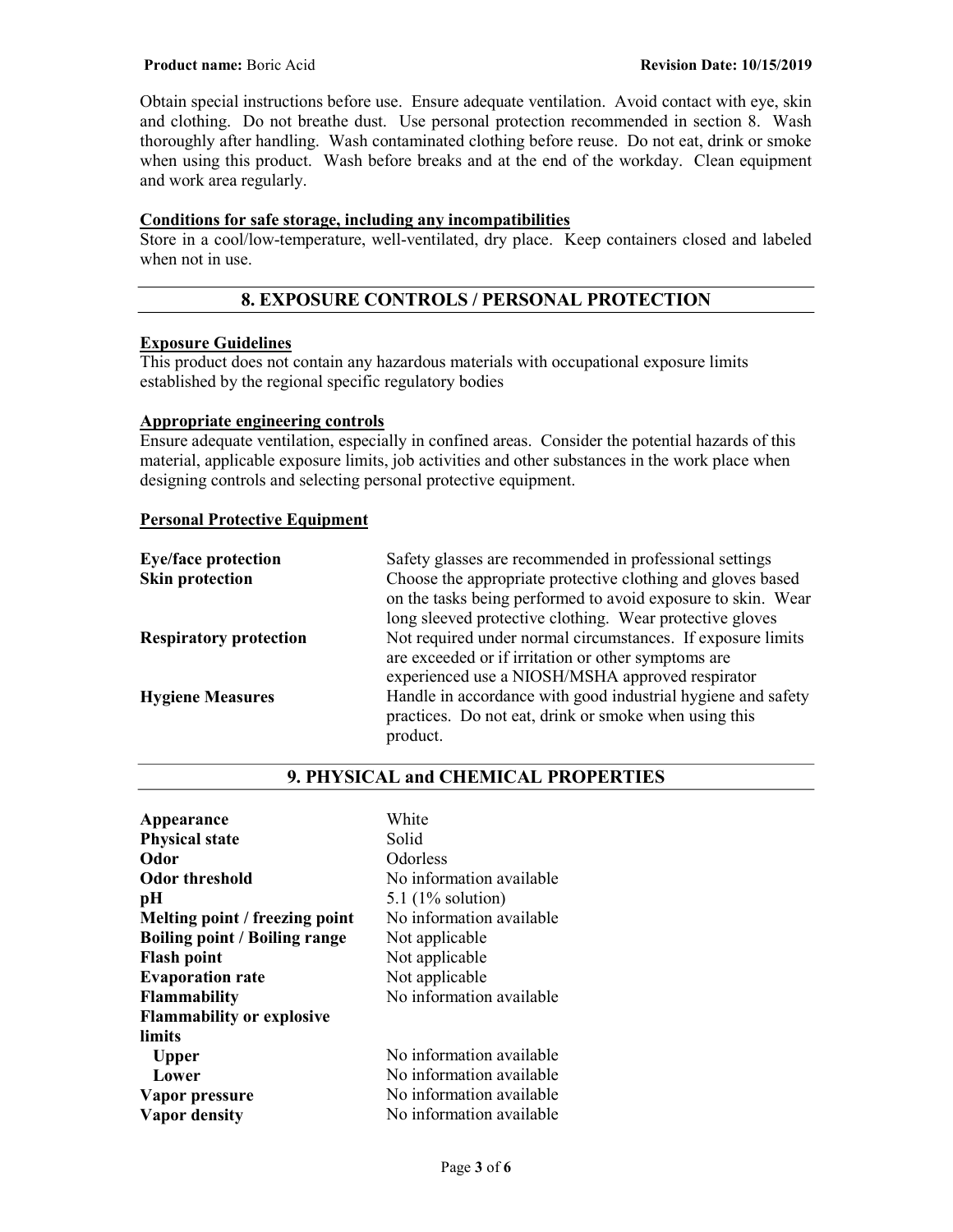| <b>Specific Gravity</b>          |  |
|----------------------------------|--|
| <b>Solubility in water</b>       |  |
| <b>Partition coefficient</b>     |  |
| <b>Auto-ignition temperature</b> |  |
| <b>Decomposition temperature</b> |  |
| <b>Viscosity</b>                 |  |

No information available Soluble No information available No information available No information available No information available

# 10. STABILITY AND REACTIVITY

| <b>Reactivity</b>                            | None known under normal conditions.                                             |
|----------------------------------------------|---------------------------------------------------------------------------------|
| <b>Chemical stability</b>                    | Stable under ordinary conditions of use and storage.                            |
| <b>Possibility of hazardous</b><br>reactions | No information available                                                        |
| <b>Conditions to avoid</b>                   | Avoid dust formation.                                                           |
| Incompatible materials                       | Strong reducing agents. Strong oxidizing agents.                                |
| <b>Hazardous decomposition</b><br>products   | Hazardous combustion can lead to the release of irritating<br>gases and vapors. |

# 11. TOXICOLOGICAL INFORMATION

## Information on likely routes of exposure

| <b>Skin contact</b> | May cause skin irritation                 |
|---------------------|-------------------------------------------|
| Eve contact         | May cause eye irritation                  |
| <b>Inhalation</b>   | May cause irritation of respiratory tract |
| Ingestion           | May be harmful if swallowed               |

Symptoms related to the physical chemical and toxicological characteristics No information available

## Delayed and immediate effects and also chronic effects form short and long-term exposure

| Skin damage/irritation          | Not classified                            |
|---------------------------------|-------------------------------------------|
| Eye damage/irritation           | Not classified                            |
| <b>Sensitization</b>            | Not classified                            |
| <b>Mutagenic effects</b>        | Not classified                            |
| Carcinogenicity                 | Not classified                            |
| <b>Reproductive toxicity</b>    | May damage fertility or the unborn child. |
| <b>STOT</b> – single exposure   | Not classified                            |
| <b>STOT</b> – repeated exposure | Not classified                            |
| <b>Aspiration hazard</b>        | Not classified                            |

# **Acute Toxicity**

## Component information

| Component  | <b>Cas-No</b> | LD50 Oral            | <b>LD50 Dermal</b>   | <b>LC50</b> Inhalation |
|------------|---------------|----------------------|----------------------|------------------------|
| Boric Acid | 10043-35-3    | $2000 \text{ mg/kg}$ | $2000 \text{ mg/kg}$ | -                      |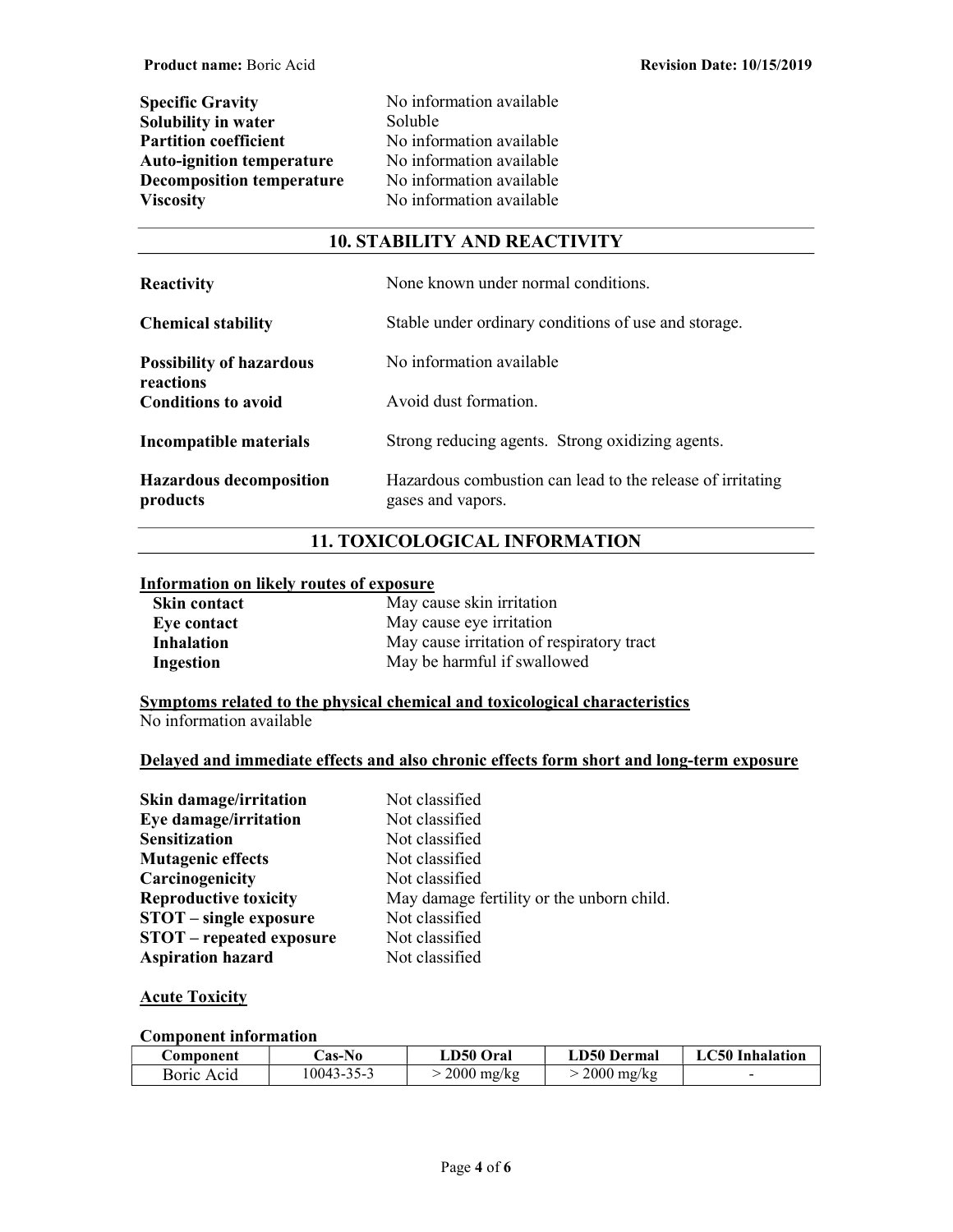# 12. ECOLOGICAL INFORMATION

Ecotoxicity Should not be released to environment

| Component        | <b>Freshwater Fish</b>  | <b>Freshwater Algae</b> | Water Flea             |
|------------------|-------------------------|-------------------------|------------------------|
| Boric Acid       | LC50: 79.7 mg/L $(96h)$ | EC50: 40 mg/L $(72h)$   | LC50: 133 mg/L $(48h)$ |
| $10043 - 35 - 3$ | Pimephales promelas     | Pseudokirchneriella     | Daphnia magna          |
|                  |                         | subcapitata             |                        |

| Persistence and degradability    | No information available |
|----------------------------------|--------------------------|
| <b>Bioaccumulative potential</b> | No information available |
| <b>Mobility in soil</b>          | No information available |
| Other adverse effects            | No information available |

# 13. DISPOSAL CONSIDERATIONS

Waste Disposal Methods Processing, use or contamination of this product may occur during product use. Accordingly, it is the responsibility of the user to determine the proper disposal methodologies. Consult the appropriate state, regional or local regulations to ensure complete and accurate classification. Dispose of contaminated packaging in accordance with local regulations.

# 14. TRANSPORT INFORMATION

| <b>DOT</b>  | Not regulated |  |
|-------------|---------------|--|
| <b>IATA</b> | Not regulated |  |
| <b>IMDG</b> | Not regulated |  |

# 15. REGULATORY INFORMATION

## International Inventories

| TCC<br>יי<br>$\sim$ | 15ted<br>∟ist∈u |
|---------------------|-----------------|
| net                 | <b>Listed</b>   |
| <b>D</b> OL         |                 |

# US Federal Regulations

TSCA section 12(b) Export Notification Not regulated

## SARA 313

Section 313 of Title III of the Superfund Amendments and Reauthorization Act of 1986 (SARA). Not applicable